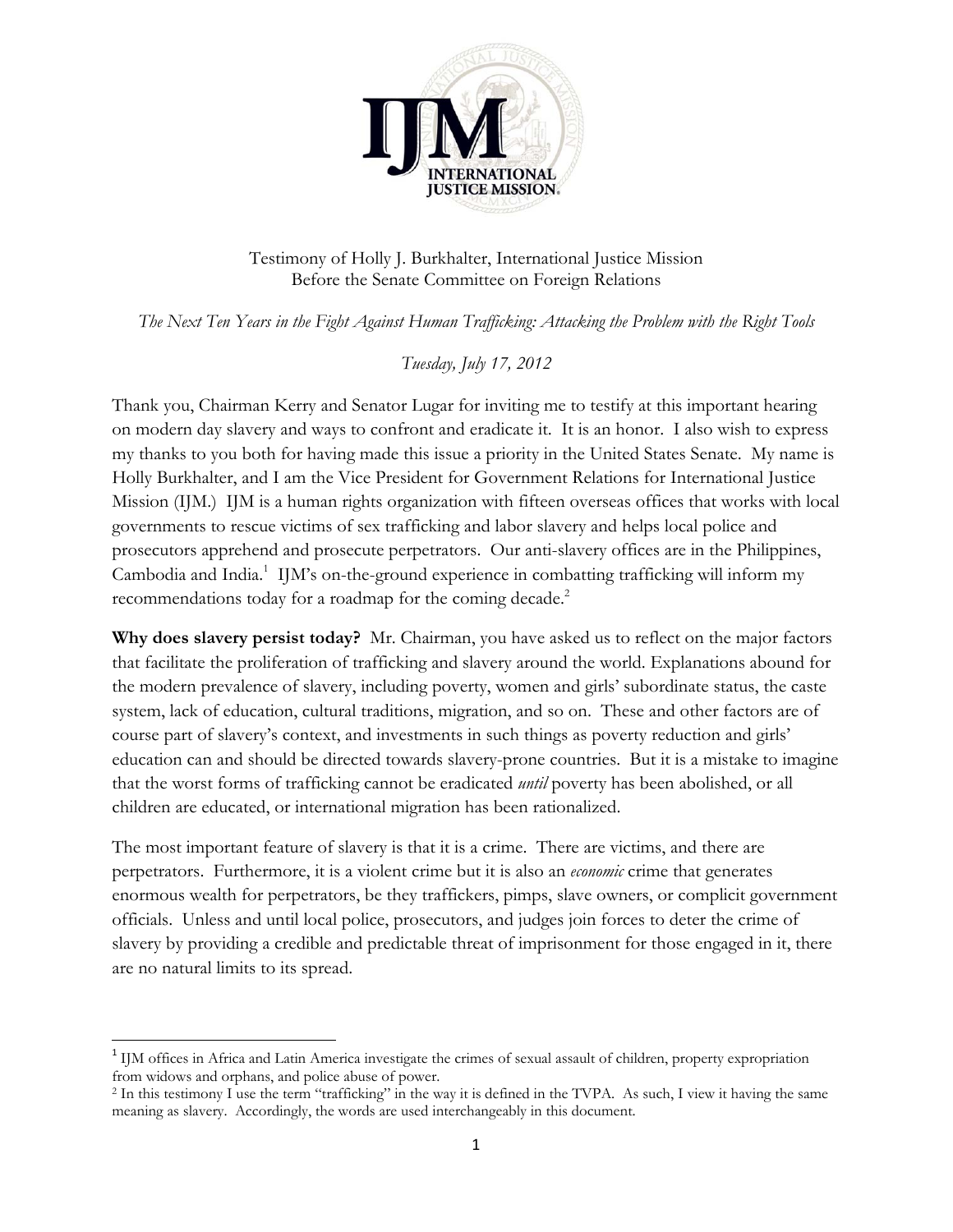If donor governments and international agencies were to expose and stigmatize governments that are complicit in or tolerant of slavery and provide extensive assistance to help deserving governments build robust public justice systems that locate and free slaves and apprehend perpetrators, this crime would diminish and eventually vanish.

**What tools do we have to confront slavery?** When Congress enacted the Trafficking Victims Protection Act in 2000 there weren't many models for study and replication. Today, thanks to the Office to Monitor and Combat Trafficking in Persons, USAID, non-governmental organizations, and U.S. diplomats in Washington and around the world, we have a whole array of effective tools – diplomatic, financial, technical and political – that can inform U.S. anti-trafficking policy in the coming decade. I have seen some of the most promising in countries where IJM is working.

**Diplomacy:** As you know, the TVPA includes minimum standards by which to evaluate governments' response to trafficking and authorization of an annual anti-trafficking report. Over the past ten years, the TIP Office has fielded talented and hardworking researchers, analysts and diplomats to gather information on the phenomenon of slavery around the world. Their excellence is apparent in the quality of the report. The creation of three "Tiers" (and eventually a fourth, the Tier II Watch List) to rank countries gives the report additional seriousness and weight. These tools have been so valuable to the cause of eradicating slavery that other human rights interest groups, such as international women's rights advocates, are requesting a "TIP Office" of their own.

Not surprisingly, there are sometimes tensions between the TIP Office, which has only one mandate – to confront slavery – and the State Department's regional bureaus and embassies, which have a host of issues and concerns to steward with foreign governments. This reality should not be a criticism of the TIP Office or a deterrent to TIP's monitoring, reporting, and diplomacy. Congress created the office with a specific anti-trafficking mandate precisely because the traditional bureaucracy was not giving the issue the prominence it deserves. The TIP Office exists to do that. In my view, the TIP Office should not be encouraged to water down its mandate or conform to the broader mandate of the regional bureaus or the embassies. Rather, the regional bureaus and embassies should be instructed to step up their own messaging to amplify the TIP Office – and Congress's – concerns about modern day slavery.

This Committee's legislative language in the Trafficking Victims Protection Reauthorization Act, S.1301 would, if enacted, engage embassies and regional bureaus more directly in the fight against modern day slavery. The SFRC recommended that anti-trafficking specialists be named at U.S. Embassies to help collect information and convey concerns on a regular basis. The provision also requires regional bureaus to be engaged in developing country anti-trafficking strategies. While the TIP Office should retain leadership on U.S. anti-trafficking policy and drafting authority for the TIP Report, your provision would enhance diplomacy, reporting, and a unified U.S. voice on slavery. I hope and expect that the Senate will enact S.1301 before adjournment this year and send it to the House for consideration so that these and other important provisions can take effect in 2013.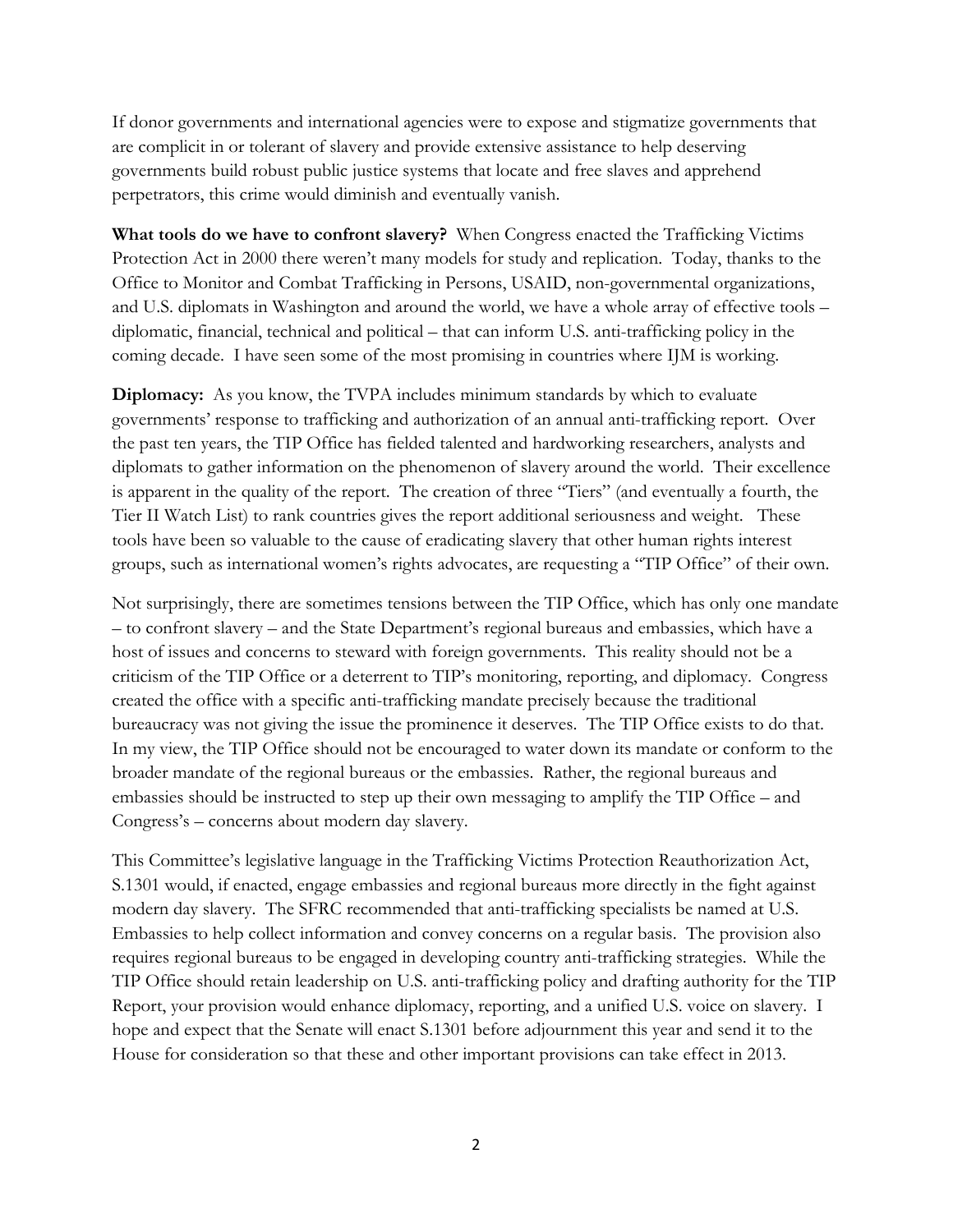When the TIP Office and regional bureaus or embassies are out of sync, governments failing to meet minimum standards to eradicate trafficking get mixed messages. Invariably slavery eradication is the loser – and that means children, women and men in slavery are the losers. Speaking in a strong and consistent voice about trafficking and slavery, with regional officials and embassy staff endorsing and amplifying the TIP office's concerns does not mean sacrificing other U.S. interests. Surely our diplomatic corps is capable of advancing an anti-slavery policy while simultaneously engaging effectively on economic, military, and geopolitical concerns.

I have seen how effective the U.S. Government can be when it does speak in one voice about trafficking. The Philippines is a country with a significant trafficking/slavery problem and its Government was not taking significant steps to address it. Accordingly, the State Department ranked Philippines on the Tier II Watch List. Pursuant to 2008 changes to TVPRA, countries could only stay on Tier II Watch for two years and then would be downgraded to Tier III if substantial improvements were not forthcoming. The U.S. Government used this political tool to encourage the Government of the Philippines to undertake serious measures to address both labor and sex trafficking. The U.S. Embassy, led by Ambassador Harry Thomas Jr., engaged the Philippine authorities with the same strong message they were hearing from JTIP authorities. The Government of the Philippines took the matter very seriously. Among other measures, the authorities issued a judicial circular that placed anti-trafficking cases on a fast track. While prosecutions are still slow, the circular has begun to make a difference.

The Philippine Government solicited IJM's help in scaling up investigations of child prostitution, rescue, and apprehension of suspected perpetrators. IJM's collaboration with local police and judicial authorities in Cebu under the auspices of a grant from the Gates Foundation had resulted in a 79% reduction in the availability of children for exploitation in Cebu's sex venues. The key to these important results was the police designating a specific anti-trafficking unit which received training and worked closely with IJM investigators, lawyers, and social workers. The Government of the Philippines is now replicating that model with IJM in Manila and in Pampanga (Central Luzon).

Another innovation in Cebu that is now being replicated elsewhere in the Philippines is the creation of a separate, comfortable, victim-friendly office to receive trafficking victims where they can meet with social workers and provide their testimony to judicial personnel. Before the creation of this separate space, called "Her Space," by IJM in collaboration with the Philippines Department of Social Welfare and Development, victims were questioned in the presence of perpetrators.

In recognition of these and other efforts, the Philippines was removed from the Tier II Watch List last year and raised to Tier II. The Government of the Philippines deserves full credit for the advancement. But the U.S. Government's effective and unified diplomacy played an important role, and reflects well on the Embassy, the Regional Bureau and the TIP Office.

**Law Enforcement:** I'd like to single out the importance of professional law enforcement as an area where donor governments and international development institutions can and should make strategic investments. Donors have, for good reason, been reluctant to invest in police forces. Ill-disciplined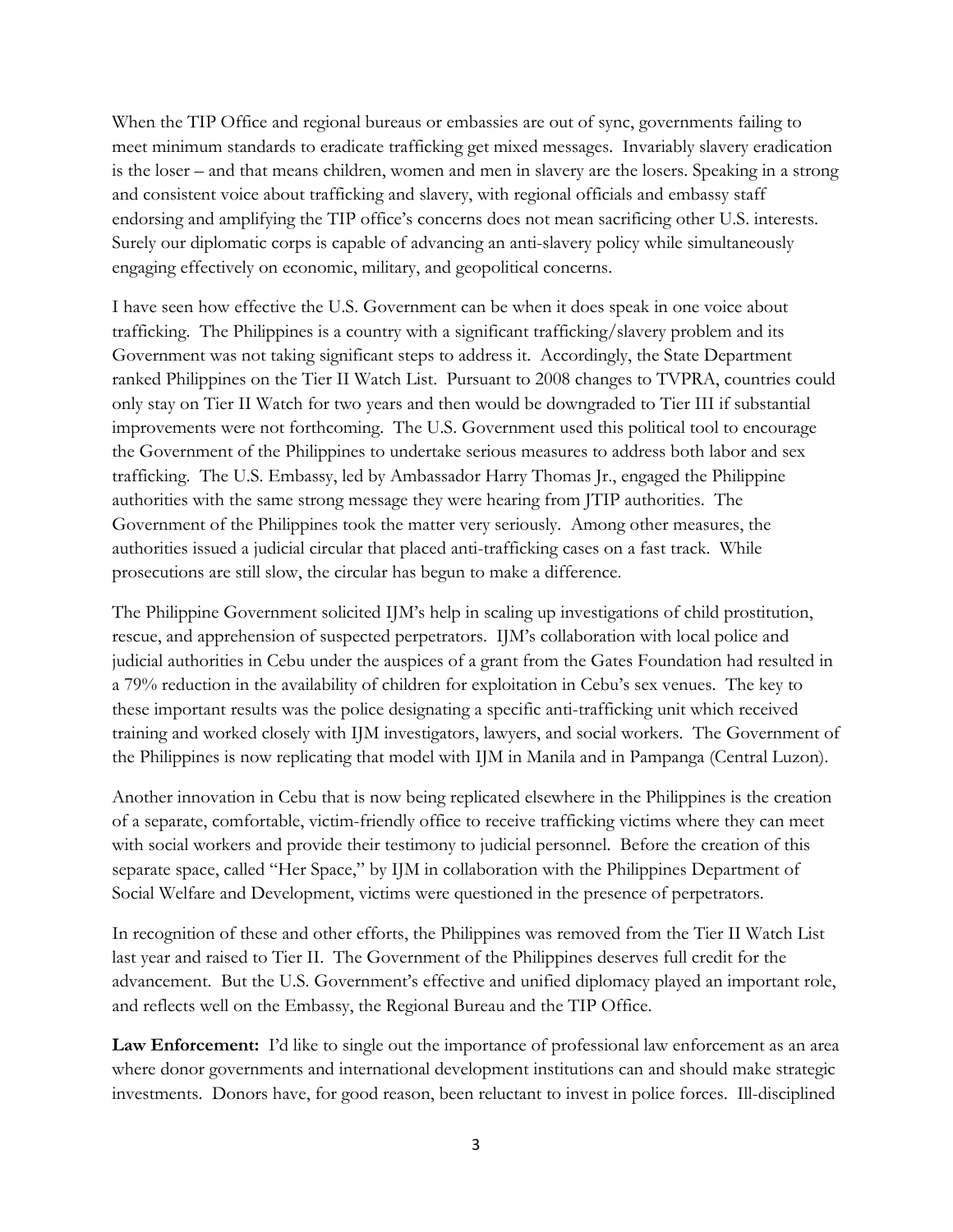police in many, if not most, countries around the world actually prey upon the poor. As the expression goes, if you are a poor person who had a crime committed against you, you have a problem. If you go to the police, you have two problems. Nowhere is the problem of police abuse more apparent than in the abuse of women and men in the sex industry. Serious human rights organizations, have reported extensively on violence, illegal detention, theft, rape and other abuses by law enforcement officials against those in prostitution. In many countries police themselves are complicit in trafficking or ignore it. It is understandable that donors are wary about strengthening an institution that is itself implicated in trafficking.

It is not acceptable for police to abuse, arrest, and extort money from women under the cover of ostensible "anti-trafficking" sweeps. Roundups where dozens of women are swept into prisons, only to be released when their pimps pay off a bribe, have absolutely nothing in common with effective and professional policing. Donors and NGO's that work with local police can and should condemn such behavior, which hurts innocent women and sets back the anti-trafficking cause. In IJM's experience, mentoring and professionalizing police to rescue trafficking victims and apprehend perpetrators also improves their behavior with regard to adults in the sex industry.<sup>3</sup>

One important innovation that was immensely helpful in improving the capacity, competence, and will of local police to rescue trafficking victims and apprehend perpetrators is a specialized local force designated for this work. In Cebu, for example, IJM worked closely with a newly-created Regional Anti-Trafficking Task Force (RATT Force) whose sole function is enforcement of local anti-trafficking law. By keeping key police and officers within the force (as opposed to rotating them out), giving them specific duties, and providing through IJM extensive training and mentoring the Cebu RATT Force was the key to sharply reducing child victimization there.

IJM has had a similar experience in Cambodia, where the Anti-Trafficking and Juvenile Protection force, under the excellent leadership of General Bith Kim Hong, has largely ended the exploitation of young children in the sex industry. Recently, the ATJPF led efforts to investigate and prosecute a corrupt major in the in the municipal division of the ATJPF who was receiving kick-backs from brothel owners for protecting them from police rescue operations. Major Rattana (who fled) was convicted in absentia. This is an exceedingly positive development for Cambodia that speaks well for the Cambodian Government, which, to our knowledge, has not previously tried and convicted a member of its own police officials for complicity in trafficking.

**State Department Bureau:** Given the importance of its work and the enormity of slavery around the world, the United States' Government's anti-trafficking capacity should be enhanced considerably. IJM strongly recommends that the State Department Office to Monitor and Combat Trafficking be upgraded to a State Department Bureau. There are several reasons for this recommendation. First, the United States Government should do everything in its power to recruit and retain the best of its personnel, including career Foreign Service officers, to the cause of

<sup>3</sup> For more information on police and trafficking, see **http://www.antitraffickingreview.org/**, "Sex Trafficking, Law Enforcement and Perpetrator Accountability," by Holly Burkhalter, June 2012.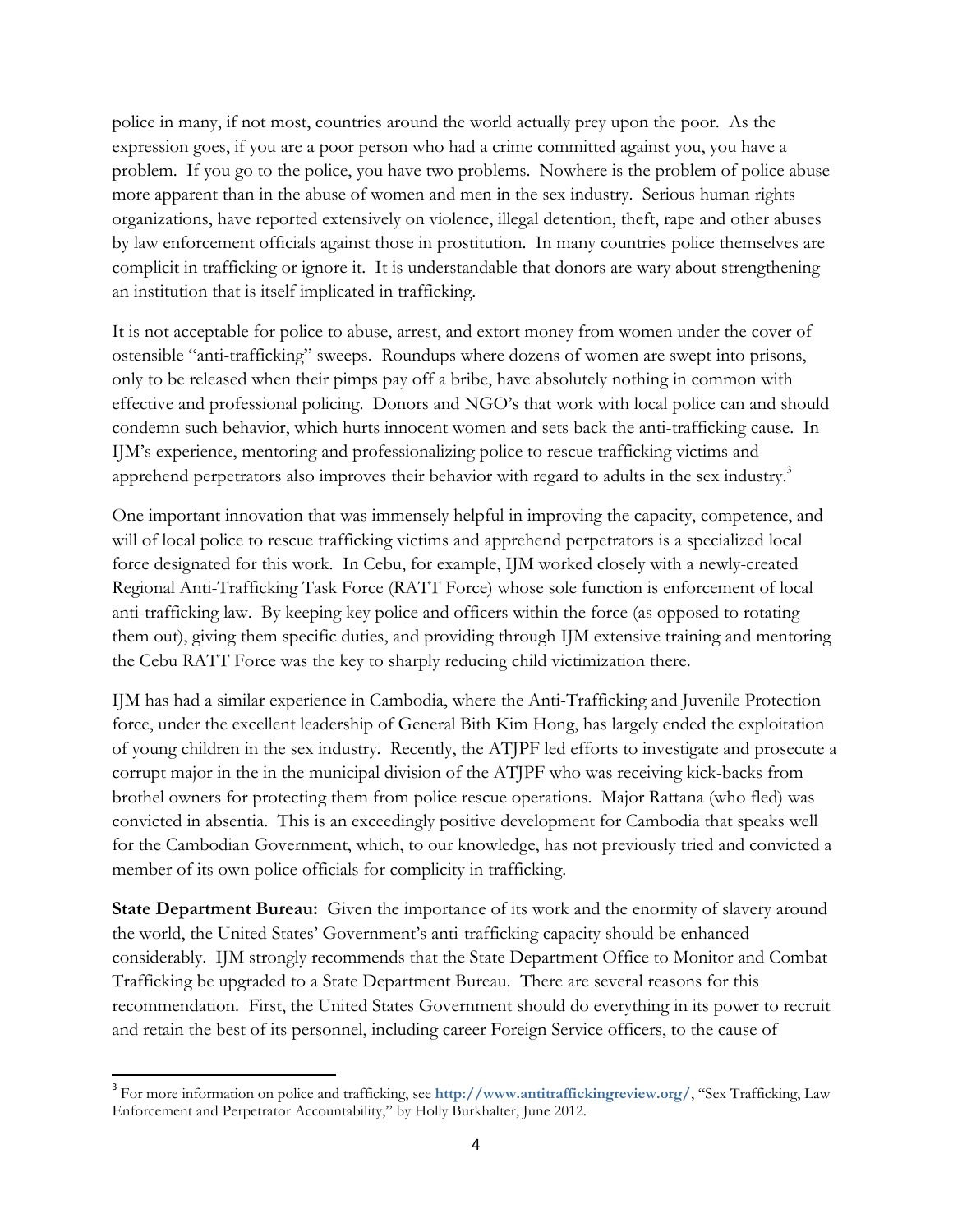combatting slavery. Joining an office does not offer the same opportunities for advancement within the diplomatic service that joining an embassy or a bureau does and most likely discourages some excellent officers from joining it. Second, it is vitally important that the Office's Coordinator have the same status as his counterparts at other State Department Bureaus. There is a stature gap between an Office Director and an Assistant Secretary that does not serve the anti-slavery cause well.

**Reporting and Monitoring:** Honest and thorough reporting on trafficking issues and government's responses are the necessary backbone of effective diplomacy. Fortunately, the State Department TIP Office is home to our nation's brain trust on modern day slavery – the highly expert men and women who research, monitor, and write the annual State Department report on Trafficking in Persons. Many of those individuals have been in that role since the office was created. I would single out Mark Taylor, who leads the research and production of the report, as one of the world's greatest experts on modern day slavery in the world.

The TIP Report's usefulness as a diplomatic tool was enhanced two years ago when Secretary Clinton directed the TIP Office to include the United States in the Report, along with 186 countries. In the past, the Justice Department has issued a separate report on the U.S. Government's response to trafficking. By including it in the actual volume that foreign leaders read, the U.S. has signaled its willingness to be judged by the same standard as the rest of the world – standards in the TVPA that are drawn directly from international law and universally applicable.

The quality of the report is very high, but I believe that political considerations occasionally erode the ranking system. We note this especially with respect to countries on the Tier II Watch list. A number of countries that did not actually meet Tier II standards were "promoted" to it from the Tier II Watch List at the end of the two-year limit. There are a handful of countries on the Tier II Watch List for the second year right now, including China, Russia, and Uzbekistan that certainly do not meet the Tier II standard. But the State Department because of political considerations unrelated to trafficking may feel that they should be moved up to Tier II.

Rewarding countries with an improved TIP tier that they do not deserve is not what Congress had in mind when it passed the TVPA in 2000. There is general agreement among policy makers who care about trafficking and NGO's that the Tier II Watch List is an appropriate category to maintain. The standards for each of the four tiers are well-known by policy makers at home and abroad, and are a realistic and appropriate ranking process. Unwittingly, the automatic up-or-downgrade is complicating the work of assessing a country's position on one of four tiers. Even though the "up or out" provision was extremely helpful in persuading the Government of the Philippines to address trafficking seriously, elsewhere the provision has been used to move undeserving countries up to Tier II, rather than down to Tier III where they belong. This year the Congress should maintain the Tier II Watch List as a fourth tier but eliminate the two-year time limit.

One final recommendation about the JTIP Report deserves mention. A recently released report by the State Department Office of the Inspector General recommends ending the publication of the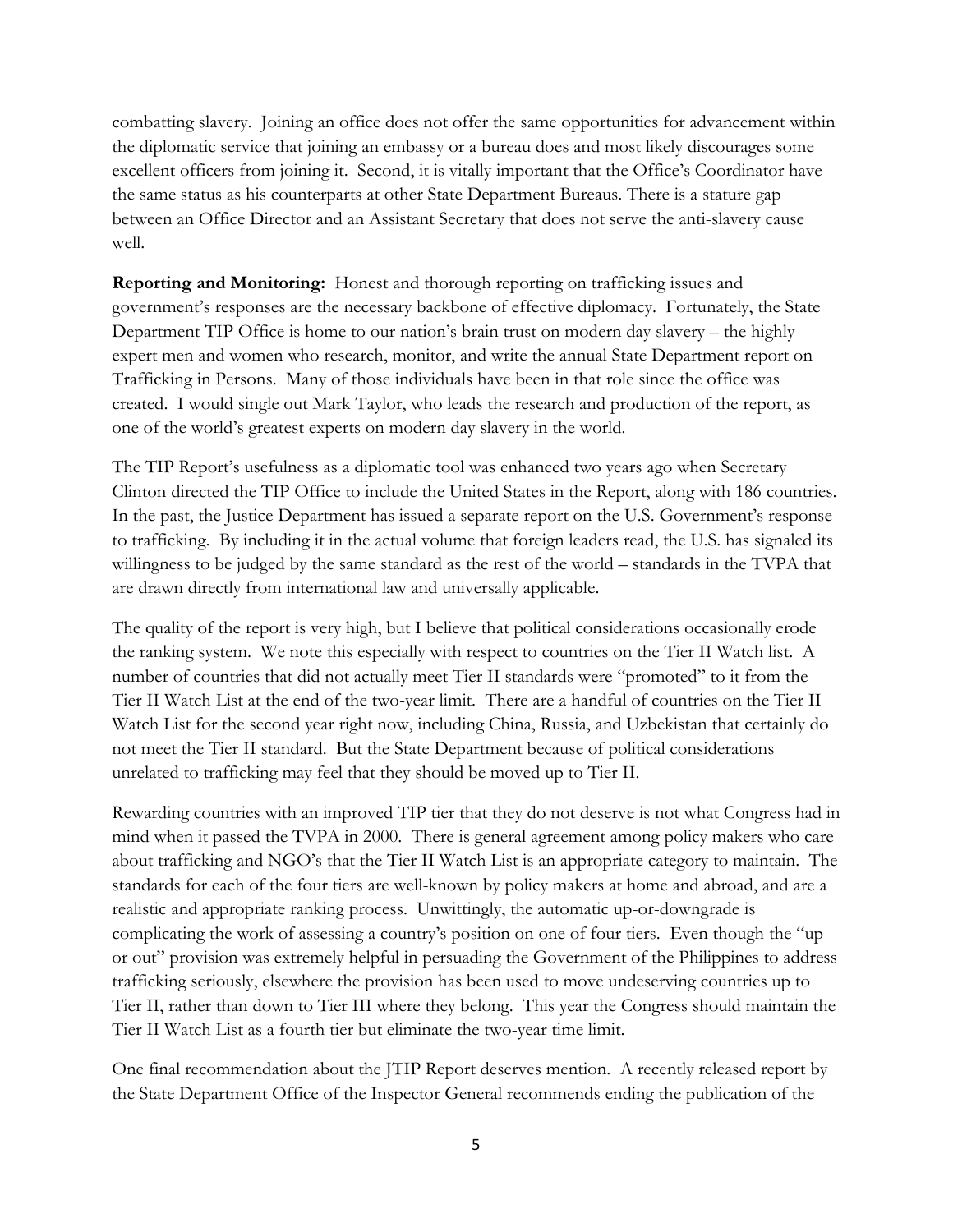report in book format and making it available exclusively on-line so as to accrue a small cost savings. I respectfully disagree with this recommendation and urge the Committee to insist on annual publication. This report is a precious tool in the hands of people all over the world. Many do not have access to the Internet. It is important that it be physically present on the desk of every diplomat, judge, prosecutor and police commander who serve in slavery-burdened countries. It is important that it be on each of your desks, and that it be handed to visiting officials. Please do not throw away a tool whose importance has been acknowledged by anti-slavery activists around the world, including our own.

**Resources:** We in the NGO community are grateful to the Congress for protecting anti-trafficking funds from cuts and even increasing them modestly in the past several years. We do not take it for granted in the current difficult budget climate. Having said that, however, we know and you know that eradicating modern day slavery requires more resources than are available. The world needs to see effective models of slavery eradication that can be documented and replicated. Our dream is for the President and Congress to do for slavery what President George W. Bush and the 108<sup>th</sup> Congress did for global HIV/AIDS.

The State Department JTIP Office and USAID should each be resourced to engage the struggle effectively around the world. USAID's February 2012 Counter-Trafficking in Persons Policy is excellent and provides an outstanding framework for the Agency's contribution to slavery eradication which I commend to your attention. IJM appreciates USAID's commitment to data collection and impact assessment. The anti-slavery movement desperately needs information and data from various investments and innovations to rescue slaves, apprehend perpetrators, and deter the crime. USAID's expertise in community-based solutions (including development models for successful, community-supported civilian police forces) is highly valuable to the field.

I would also like to applaud USAID's Counter-Trafficking Code, which includes high standards for USAID employees that extends, importantly, to contractors, sub-contractors and grantees. IJM has called for all U.S. agencies to adopt comparable standards.

**Getting the United States' House in Order:** In closing, I wish to say a word about S.1301, the TVPRA. As you know, the bill passed out of the Senate Judiciary last October and is still awaiting a vote by the full Senate. We're missing a critical opportunity to sharpen our tools to fight the crime of trafficking. The Senate bill includes a number of important innovations, including a provision to pursue slavery eradication in several "focus countries," enhanced protection for victims of trafficking in the U.S., and increased capacity for JTIP to respond to situations of emergency and disaster. Failure to reauthorize this landmark legislation for the first time in 12 years sends the wrong signal about U.S. leadership on this issue to the rest of the globe and sends us a step backward. We need to pass S.1301 this year.